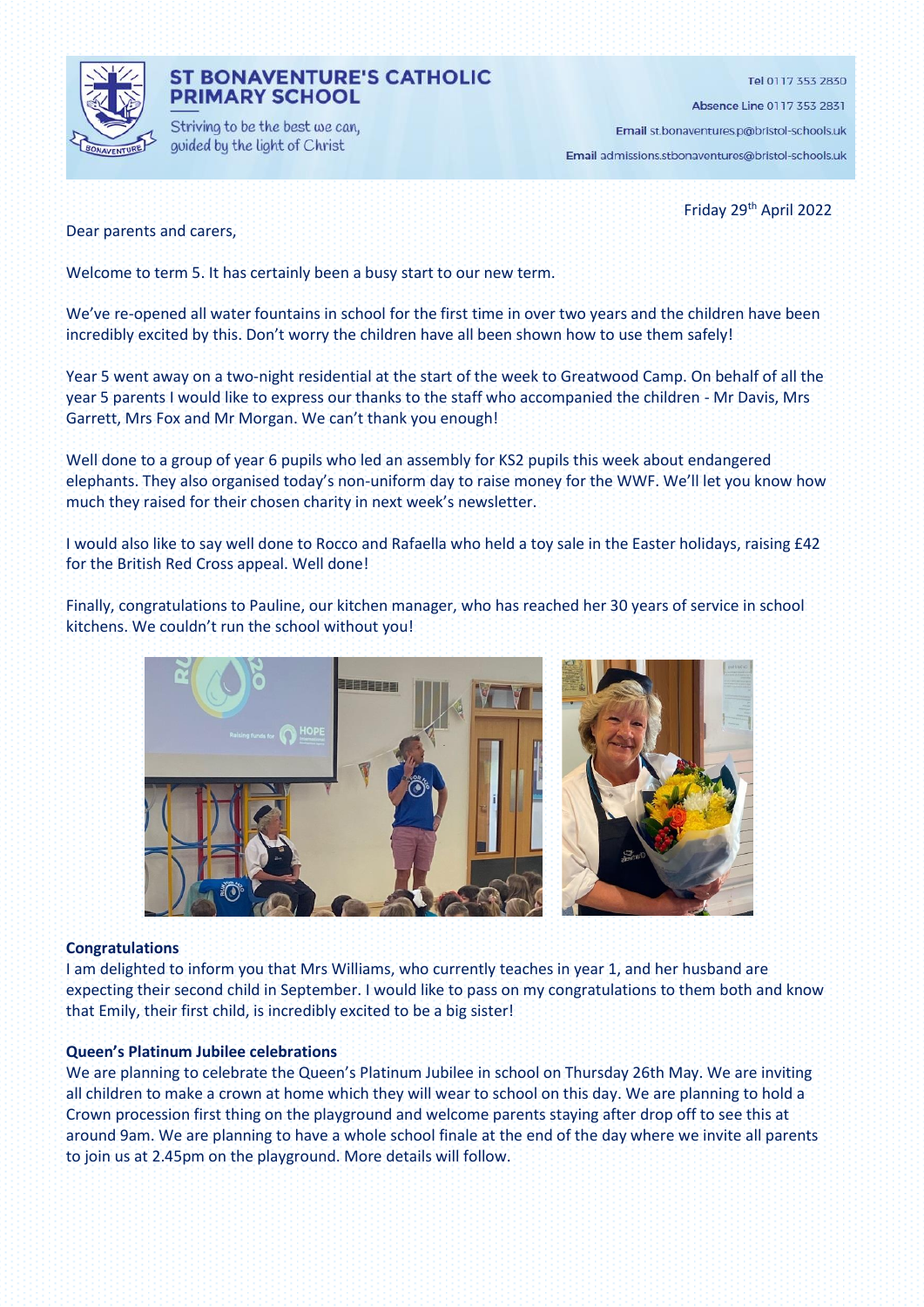#### **EAL parent support group**

Mrs Preisner is restarting coffee mornings in school for any parent or carer for whom English is not their first language. The group is very informal and welcoming – coffee and biscuits and an opportunity to talk with other parents about school life and living in Bristol. The dates are on the poster below:



#### **Parent focus group**

Our parent focus group is continuing to meet each term. I would like to thank parents who attend this group for the feedback they provide which is so incredibly valuable. This term we have discussed and made suggestions for the pupils' end of year reports.

If you have a non-urgent issue that you'd like discussed at our next meeting please email [parentfocusgroup@stbons.uk](mailto:parentfocusgroup@stbons.uk)

#### **Dates for your diary**

• Year 6 cake sale to raise money for Leavers activities, Thursday 5th May 3.15pm.

• Our annual Crowning of Mary service will take place on Friday 6th May. All children are invited to bring in flowers which we will use to crown a statue of Our Lady Mary. We are also asking pupils to come dressed 'as a garden' on this day. Colourful and floral clothes are encouraged.

Best,

mis, Rattantire

Sarah Ballantine Headteacher

| Events from week commencing: Tuesday 3rd May 2022 (NEW MENU week 3) |                                                                                 |
|---------------------------------------------------------------------|---------------------------------------------------------------------------------|
| Monday $2^{nd}$ May:                                                | School closed today for May Day Bank Holiday                                    |
| Thursday 5 <sup>th</sup> May:                                       | Y6 cake sale after school - raising money for the leavers' fund                 |
| Friday 6 <sup>th</sup> May:                                         | Crowning of Mary service: wear colourful and floral clothes! Dress as a garden. |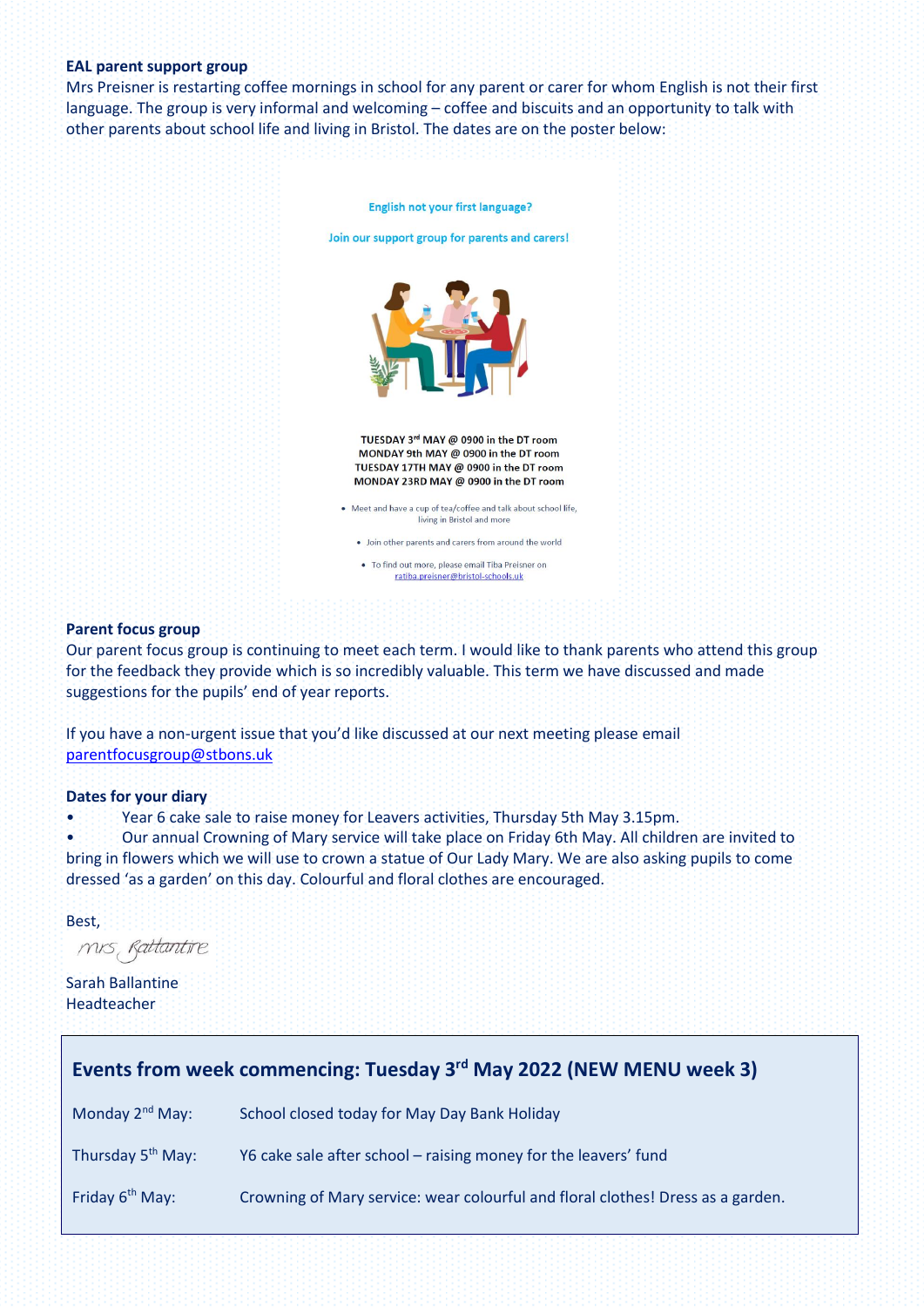# **Run for H20**

Mr Davis will again be raising money for Hope International, an amazing water charity, through their 'Run for H20' campaign. He aims to raise a massive £10,000. He will be running 34.5 miles on the Pembrokeshire coastal path on Saturday 11<sup>th</sup> June. If you would like to donate, please visit <https://www.stewardship.org.uk/pages/Run4H2O2022>

Mr Davis also gave an assembly to the whole school today about how they can get involved.

The children will be able to take part in a sponsored run in school on Friday 20th May to raise money to buy pipeline to provide water for a community in Ethiopia. The sponsorship form is attached to the email with this newsletter and copies have also been sent home.

The sponsorship form includes details of the distances applicable for each year group.

Finally, Mr Davis has been given a Bristol Bears rugby ball which has been signed by all the team members. He will be selling raffle tickets so that this fabulous prize can be won by someone here at St Bon's! We will let you know how you can buy raffle tickets nearer the time of the draw.



## **Drama Club – next week**

Please remember there is a rehearsal on TUESDAY 3rd MAY for cast A. Please refer to the schedule for timings.

Please also note that tickets for the show will be on sale from the end of next week.

Please keep an eye out for details. Cast members will get priority then they will go on general release the following week. Details to follow.

## **Netball – new Y2 club**

Mrs Hinkins would like to invite Y2 children – boys and girls – to join the Monday netball club after school.

If your child would like to join, please email the school office [st.bonaventures.p@bristol-schools.uk](mailto:st.bonaventures.p@bristol-schools.uk) and we will add them to the register. The club runs on Mondays after school until 4.15pm.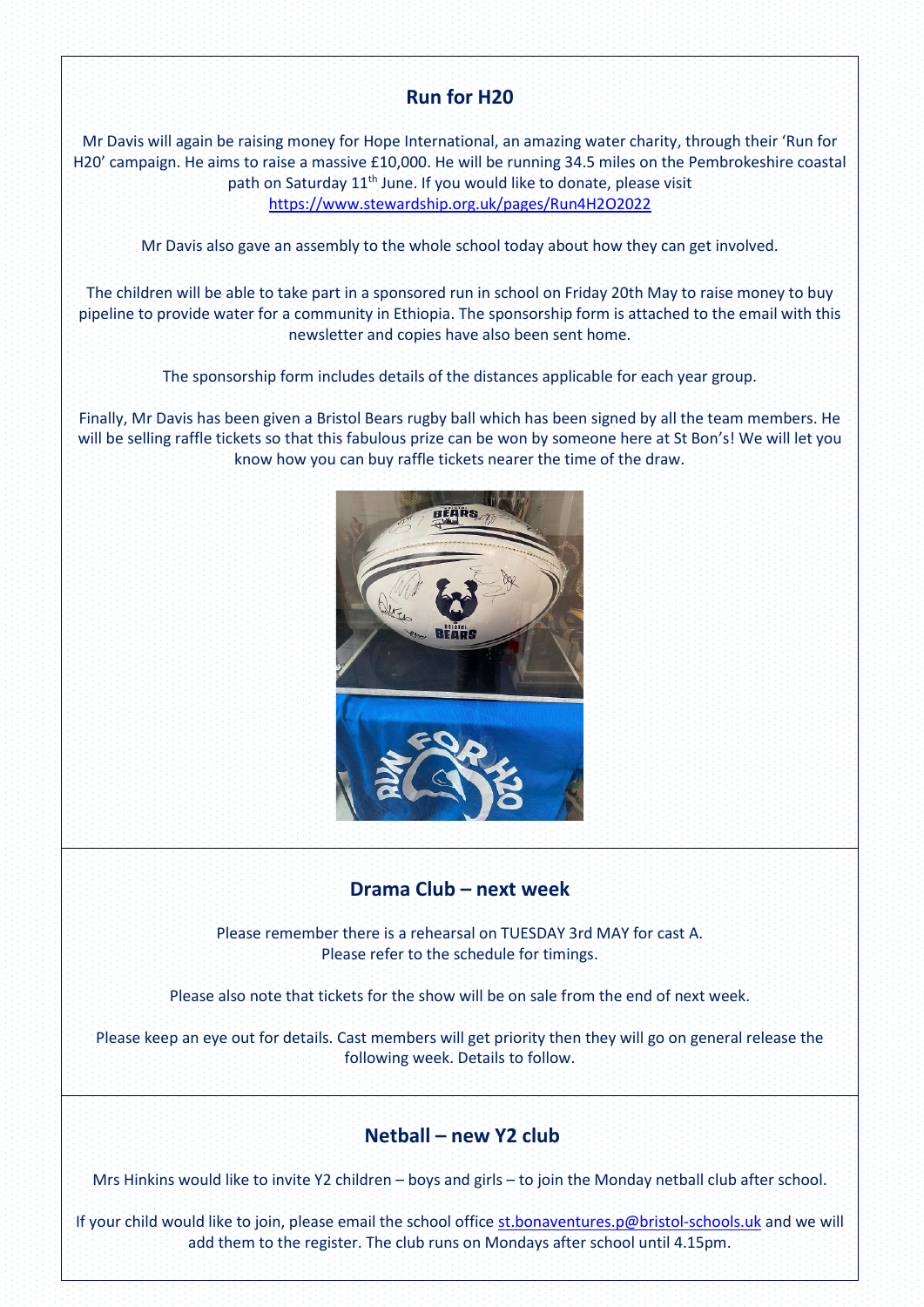# **Covid vaccinations for 5-11 year olds**

We have received the following information from the NHS:

The NHS is now offering COVID-19 vaccines to children aged 5 to 11 years. Appointments are being held in dedicated children's clinics across our area and can be booked online via the [National Booking Service](https://www.nhs.uk/conditions/coronavirus-covid-19/coronavirus-vaccination/book-coronavirus-vaccination/) or by calling 119. Some walk-in clinics are also available and details of these, along with information about all the vaccination options in our area, can be found a[t www.grabajab.net](http://www.grabajab.net/)

Children's clinics are being run by GPs, community pharmacies and the Vaccination Centre @ UWE Bristol, where themed child-friendly pods have been created to make the Centre feel welcoming for young children.

Younger children receive a lower (paediatric) vaccine dose. More information about the vaccination and the effects of COVID-19 in young children can be found [here.](https://www.gov.uk/government/publications/covid-19-vaccination-resources-for-children-aged-5-to-11-years)

## **PTFA News**

### **[www.stbonsptfa.com](file:///C:/Users/sophi/Documents/Personal/PTFA/www.stbonsptfa.com)**

Facebook – St Bons Parents and Carers

Instagram - @stbonsptfa

## Email – [ptfa.stbons@gmail.com](mailto:ptfa.stbons@gmail.com)

### **Frozen Fridays are back!**

- From Friday 29th April and every Friday until the summer holidays we will be selling ice-creams and icelollies (50p-£1) after school.
	- Each class will have a week they are responsible for selling please contact your class rep if you can help on your class's assigned week.
		- Cash or contactless accepted (minimum £1 for card machine)

### **Summer Fair 2022 – Date for your diary**

- This year's summer fair will be on Sunday 26th June
- There will be a planning meeting in the presbytery at 9am on Friday 6th May everyone welcome. We had a great team at Christmas who were invaluable in making the fair happen.
	- We need your help again for this.
- In the weeks to come we will be asking classes to volunteer to run stalls at the fair so please keep some time aside to help on Sunday 26th June.

#### **Hygiene Bank – Volunteers Needed**

• Residents of Egerton Road have been coordinating food parcels and a hygiene bank for families requiring assistance at St Bons. This initially started during the pandemic but ongoing support is needed. The current coordinator is asking for someone (or a small team of people) from the school community to assist her.

• If you are interested in learning more, we can put you in touch with the current coordinator.

#### **New Secretary Needed!**

• Our current wonderful secretary Lu Griffiths will be standing down at the AGM next year. It would be great if we would get a new recruit in place now who could shadow Lu from now and learn the ropes ready to take over. Please let us know if interested.

#### **Easter Festival Doughnut and Daffodil Sale**

• Thank you all for your support at the end of term Easter festival doughnut and daffodil sale. We raised an awesome £308.

#### **Second-Hand Uniform**

• If you are in need of uniform or have any donations (branded and in good condition) please email [ptfauniformrep@gmail.com](mailto:ptfauniformrep@gmail.com)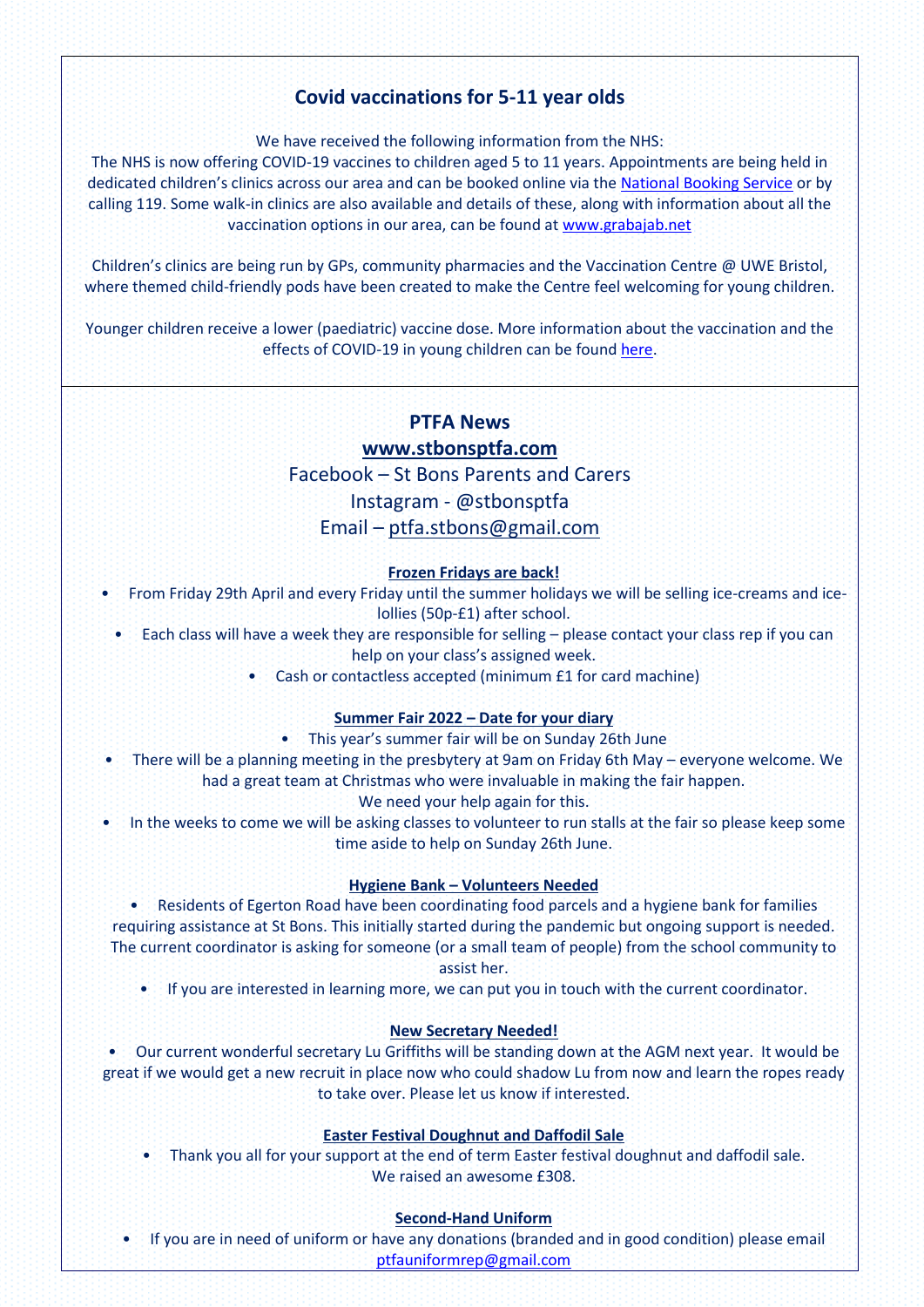## **Community Food Pantry - update**

The Community Food Pantry in St Bon's Church is available for all those who are in need, regardless of their circumstances, and we are starting to see increased usage as food and living cost rises are kicking in. We want to make sure that anyone who needs food or toiletries knows about it - so please do keep spreading the word amongst anyone you know.

With the help of our fantastic volunteers, we've added an extra shelving unit in the basement storage room so that we can keep your very generous food gifts stored safely and securely. We're also continuing our partnership with AidBox Community, who have successfully distributed almost all the donations we sent over to them to refugees in Bristol. The gifts you give are making a real difference to people in need in the local area.

#### **How can I help?**

We are incredibly grateful for any food you can give. Any amount at all is helpful, even one packet, box or bottle of something! Here are the items we're most in need of at the moment:

> tinned tuna cooking oil rice dates salt sugar flour vegan milk coffee tea and herbal tea jam honey biscuits muesli bars oat cakes crackers cleaning sprays shaving foam shampoo deodorant

Please DO NOT donate fresh food (we can't safely store it and it will go to waste).

### **Where do I leave food donations?**

Please put food donations either in the clear box labelled "Community Food Pantry Donation Box" at the back of the church or in the box outside the front door of the Presbytery.

#### **How do I donate money?**

There is a "Food Pantry" button on the Donation Point inside the church if you would like to make monetary donations by card. Or you can give cash to Mgr Massey or put it in an envelope through Jenny Glester's door at 57 Egerton Road.

### **How do I donate my time?**

If you'd like to get involved in the organisation of the Community Food Pantry, you can join our WhatsApp group by following this link:<https://chat.whatsapp.com/Kq3UpC345FdDOPMnNwQfja> Thank you all for your support!